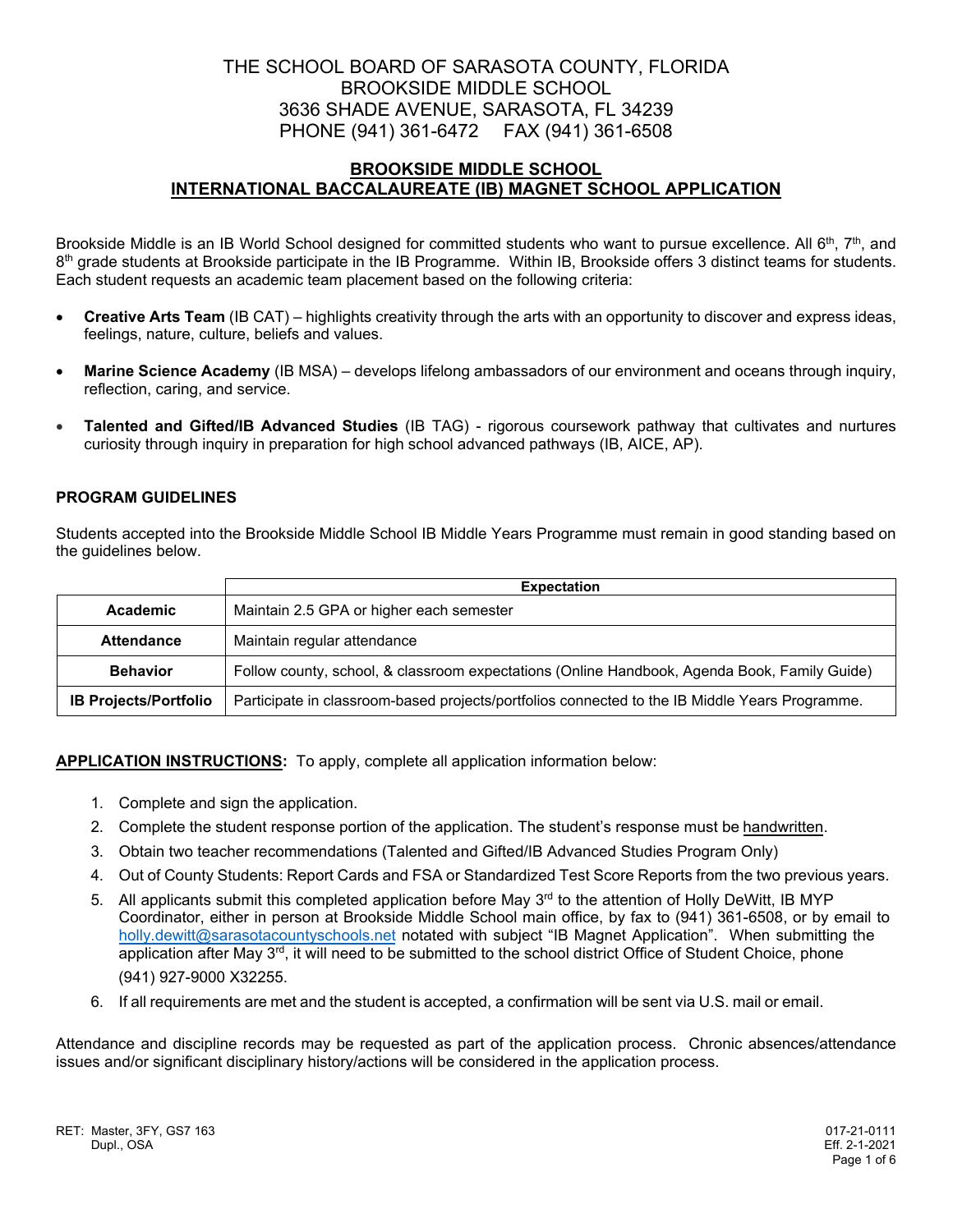# THE SCHOOL BOARD OF SARASOTA COUNTY, FLORIDA BROOKSIDE MIDDLE SCHOOL 3636 SHADE AVENUE, SARASOTA, FL 34239 PHONE (941) 361-6472 FAX (941) 361-6508

# **BROOKSIDE MIDDLE SCHOOL INTERNATIONAL BACCALAUREATE (IB) MAGNET SCHOOL APPLICATION**

|                                                               |  |                                                                                                                       | DOB                  |
|---------------------------------------------------------------|--|-----------------------------------------------------------------------------------------------------------------------|----------------------|
|                                                               |  |                                                                                                                       |                      |
|                                                               |  |                                                                                                                       | <b>Current Grade</b> |
|                                                               |  |                                                                                                                       |                      |
| Cell<br><u> 1990 - Jan Stein Berlin, amerikansk politiker</u> |  | Email <b>Exercise Service Service Service Service</b> Service Service Service Service Service Service Service Service |                      |

 $\Box$  I am assigned to attend Brookside Middle School based on my school zone.

 $\Box$  I am not assigned to attend Brookside Middle School based on my school zone.

All students enrolled at Brookside participate in our IB World School curriculum. Students must select one of our team programs to prepare for future academic opportunities. Indicate your team choice below:

 $\Box$  Creative Arts Team (IB CAT)

Marine Science Academy (IB MSA)

Talented and Gifted/IB Advanced Studies (IB TAG)

### **PARENT/GUARDIAN AND STUDENT ACKNOWLEDGEMENT**

I hereby acknowledge the program guidelines and have reviewed them with my student. We understand the expectations and agree to participate with our best intentions. We understand that if an expectation is not being met, a conference to review the expectations will be initiated. Non-compliance may result in a dismissal from the program.

| Parent/Guardian Signature               |            | Date     |                                             |
|-----------------------------------------|------------|----------|---------------------------------------------|
| <b>Student Signature</b>                |            | Date     |                                             |
| <b>ADMINISTRATIVE USE ONLY</b>          |            |          |                                             |
| Received                                |            | Reviewed |                                             |
| Accepted                                | Waitlisted | Notified |                                             |
| RET: Master, 3FY, GS7 163<br>Dupl., OSA |            |          | 017-21-0111<br>Eff. 2-1-2021<br>Page 2 of 6 |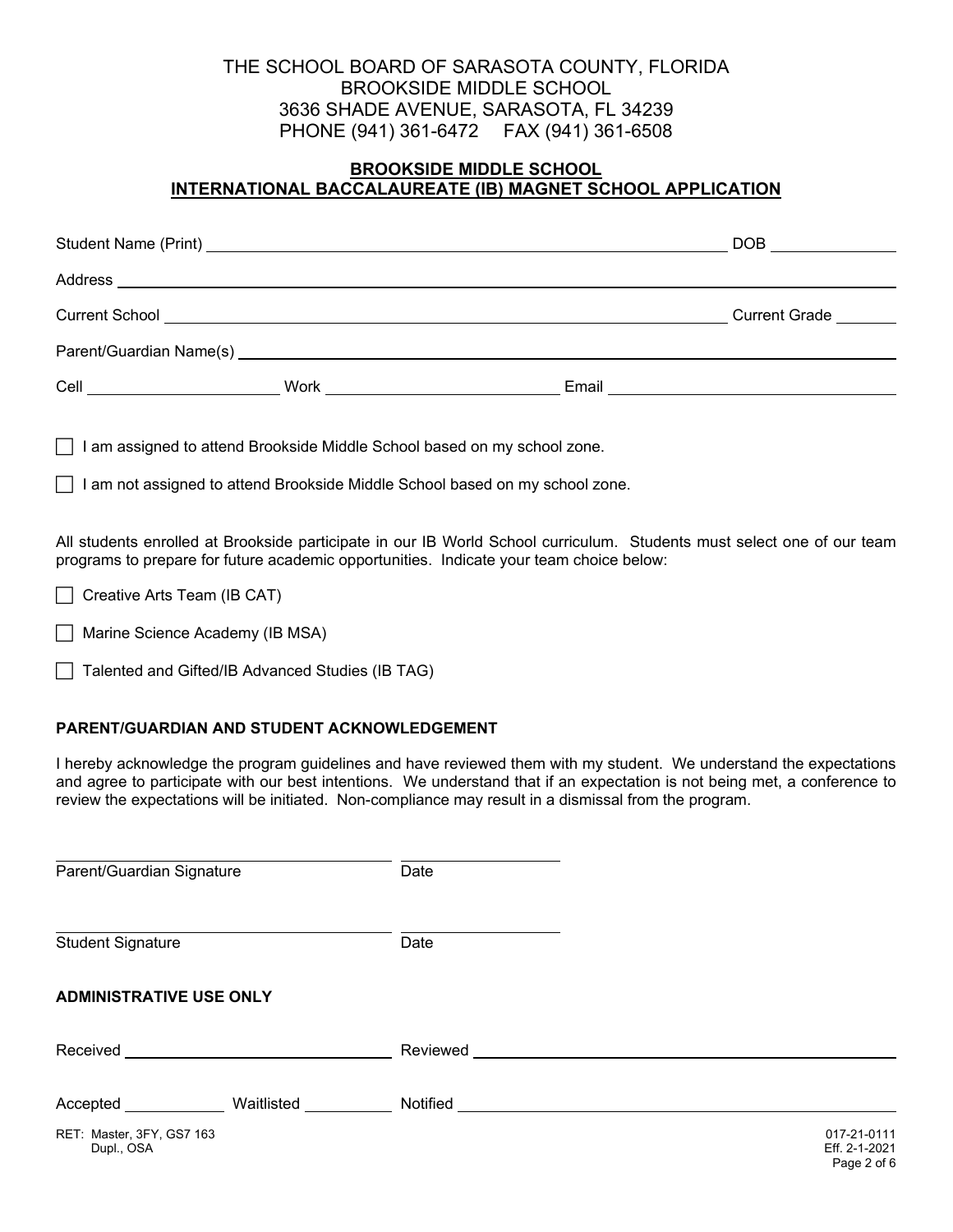Student Name (Print) DOB

**Student Responses** (To be handwritten by student)

1. IB at Brookside Middle is an internationally recognized program designed for committed students who set high personal and educational goals while striving to become well-rounded global citizens.

Brookside students work to develop all ten of the IB Learner Attributes. Describe how you demonstrate one of more of the attributes listed below.

- 
- 
- 
- Reflective
- Inquirers **Exercise Contract Contract Contract Contract Contract Contract Contract Contract Contract Contract Contract Contract Contract Contract Contract Contract Contract Contract Contract Contract Contract Contract Co** 
	-
	- Caring **Caring Caring Caring Caring Caring Caring Caring Caring Caring Caring Caring Caring Caring Caring Caring Caring Caring Caring Caring Caring Caring Caring Caring Caring Caring Caring Caring Caring Caring Caring Cari**
- - Communicators **Communicators Communicators Principled Communicators Communicators Communicators Communicators COM** 
		-

RET: Master, 3FY, GS7 163 017-21-0111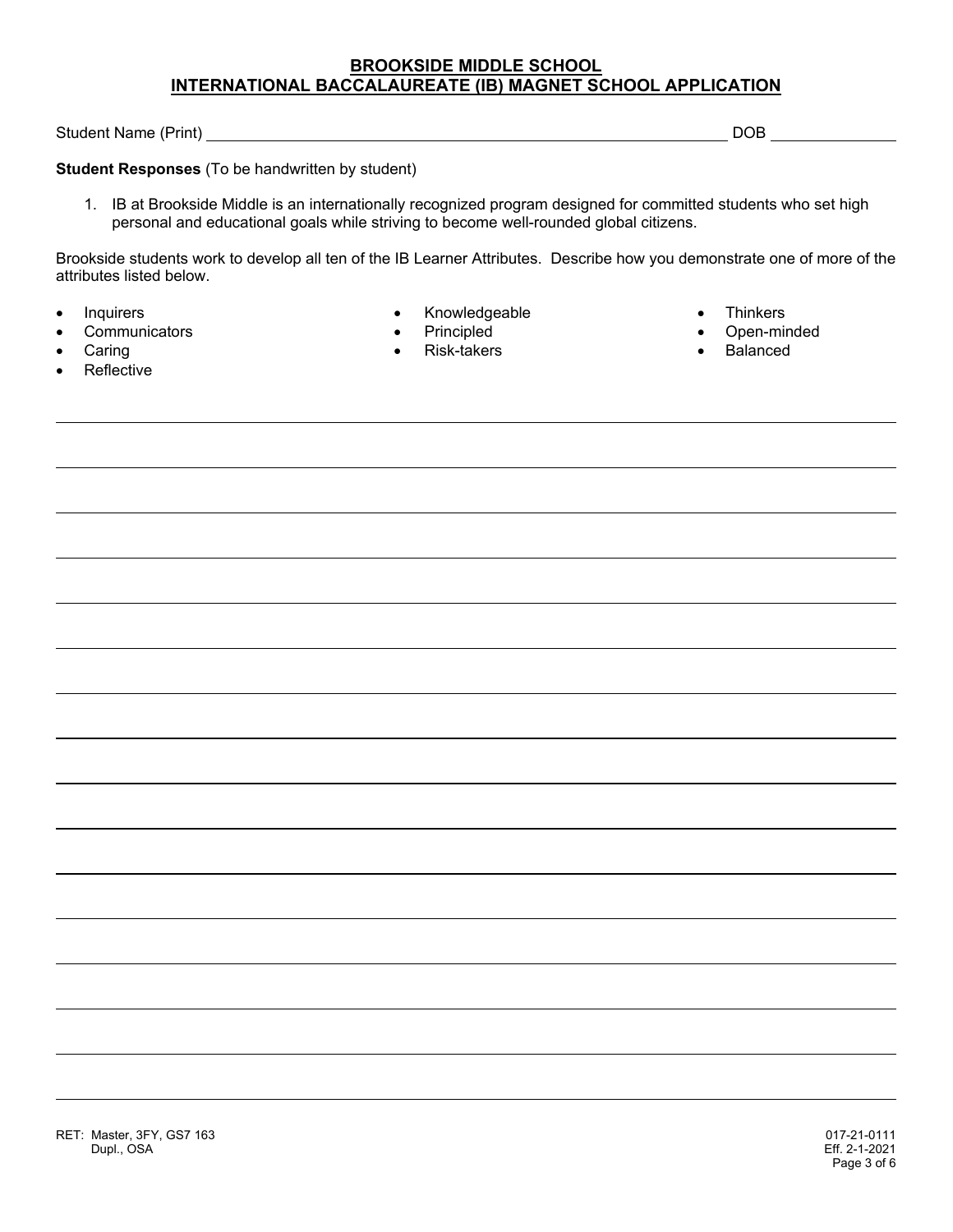Student Name (Print) DOB

**Student Responses** (To be handwritten by student)

2. Based on the IB team you selected (CAT, MSA, or TAG), explain why you feel this team is the best fit for you. Questions to consider: How do you relate to the world around you? Do you enjoy learning by investigating/hands-on experiences, animal studies, or the arts? What are your future goals?

For further information or guidance on the application process, contact Holly DeWitt, IB MYP Coordinator at holly.dewitt@sarasotacountyschools.net.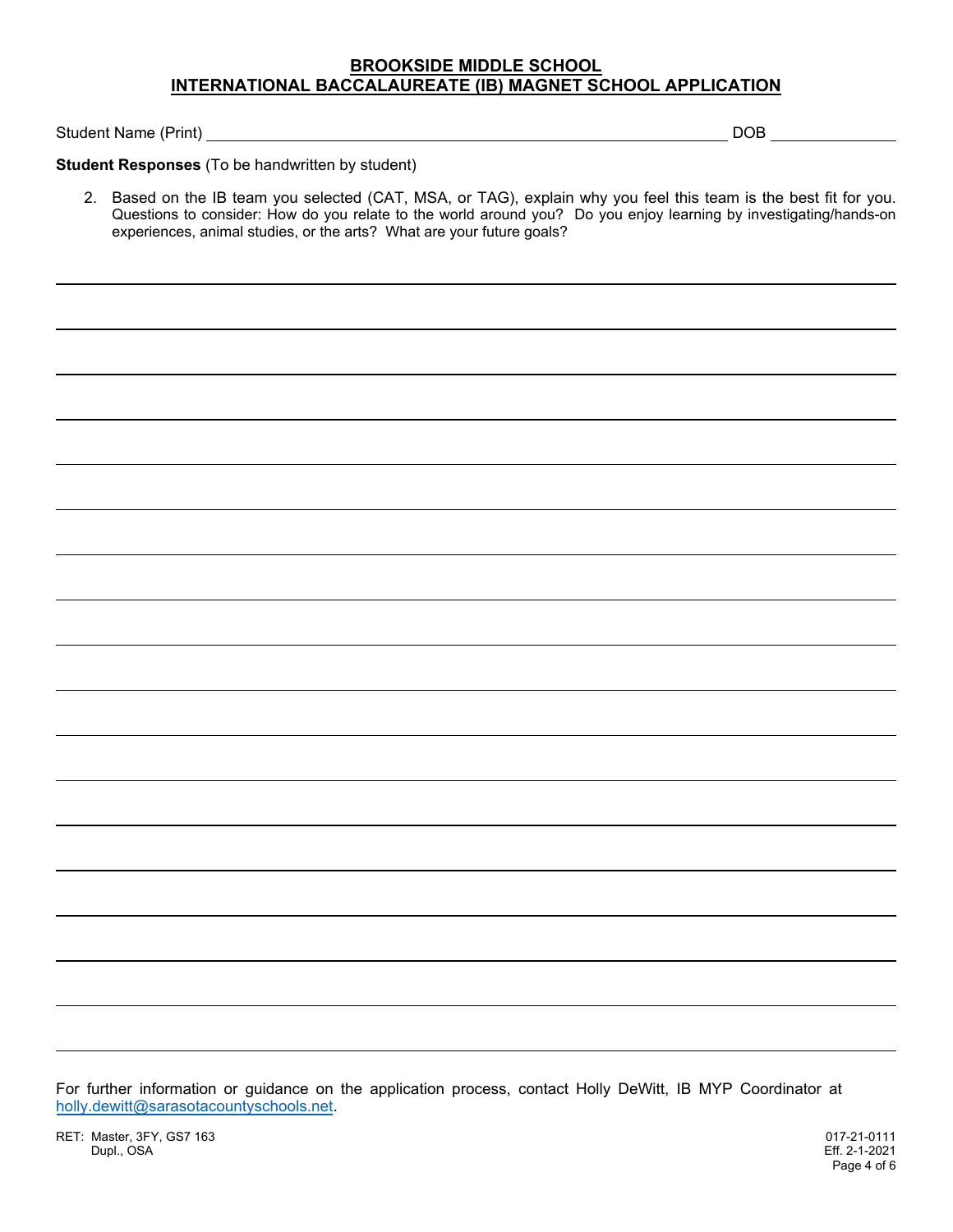#### **TALENTED AND GIFTED/IB ADVANCED STUDIES PROGRAM ONLY TEACHER RECOMMENDATION (1 OF 2)**

**Teacher Instructions:** The Talented and Gifted/ IB Advanced Studies Program at Brookside Middle School is a rigorous, advanced level program that will prepare students for the high school IB program, AICE, or other college pathway academic programs. Complete the information requested below and fax directly to Brookside Middle School at (941) 361-6508 or email Holly DeWitt at holly.dewitt@sarasotacountyschools.net.

Student Name (Print) DOB

Current School Current Grade

### **CHECK APPROPRIATE RATINGS**

|                                         | <b>Excellent</b> | <b>Above Average</b> | Average | <b>Below Average</b> |
|-----------------------------------------|------------------|----------------------|---------|----------------------|
| <b>Academic</b><br><b>Performance</b>   |                  |                      |         |                      |
| Leadership                              |                  |                      |         |                      |
| <b>Self-Discipline</b>                  |                  |                      |         |                      |
| <b>Respect for</b><br><b>Classmates</b> |                  |                      |         |                      |
| Organizational<br><b>Skills</b>         |                  |                      |         |                      |

Additional Comments

| Recommendation:<br>Highly recommend $\Box$                                                                    | Recommend with reservation | Do not recommend     |                                             |
|---------------------------------------------------------------------------------------------------------------|----------------------------|----------------------|---------------------------------------------|
| Teacher Name (Print)                                                                                          | <b>Teacher Signature</b>   |                      | Date                                        |
| Contact Email entry and the contact Email entry and the contact Email entry and the contact of the contact of |                            | Grade/Subject Taught |                                             |
| RET: Master, 3FY, GS7 163<br>Dupl., OSA                                                                       |                            |                      | 017-21-0111<br>Eff. 2-1-2021<br>Page 5 of 6 |